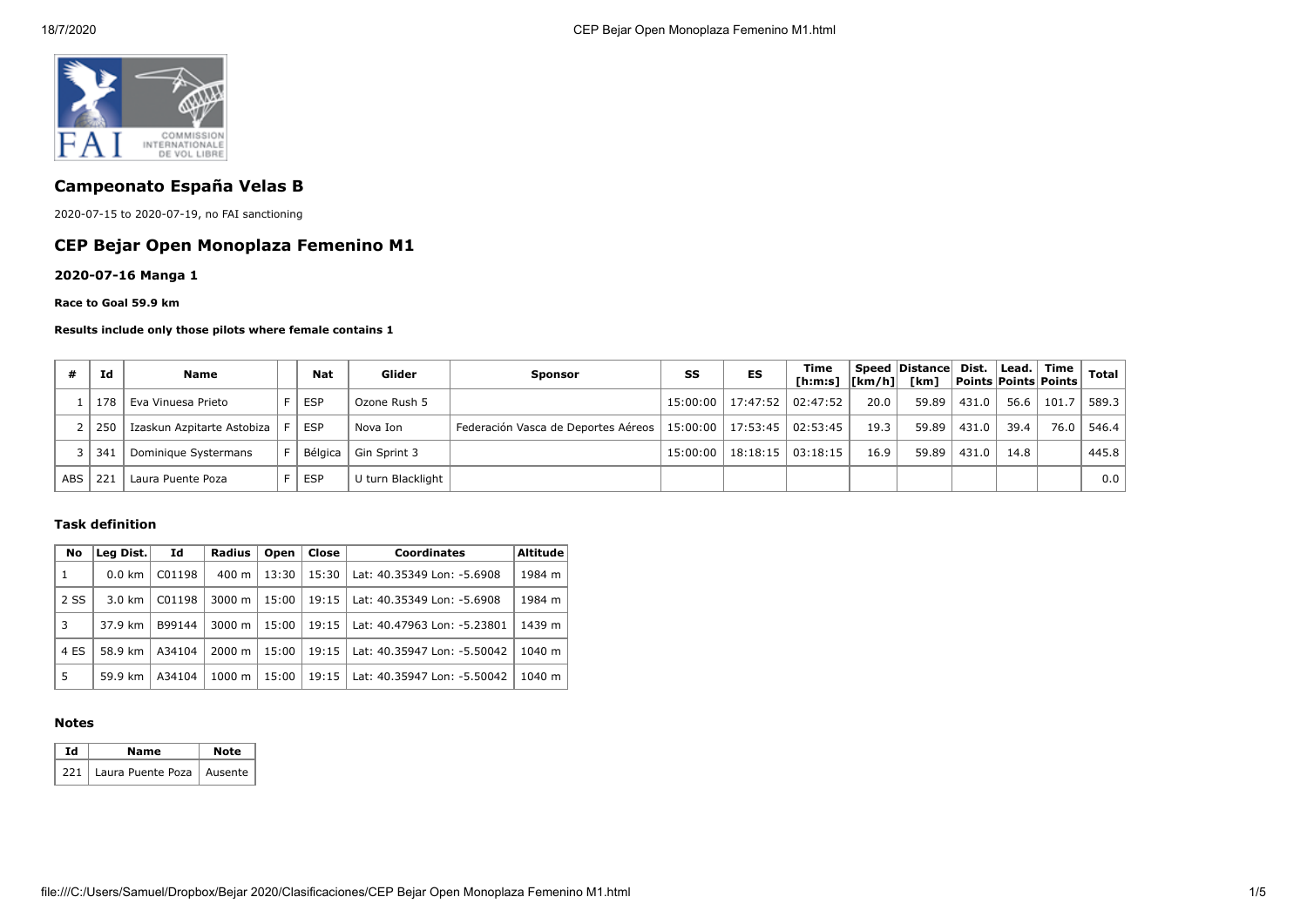**Pilots not yet processed (NYP)**

**Id Name**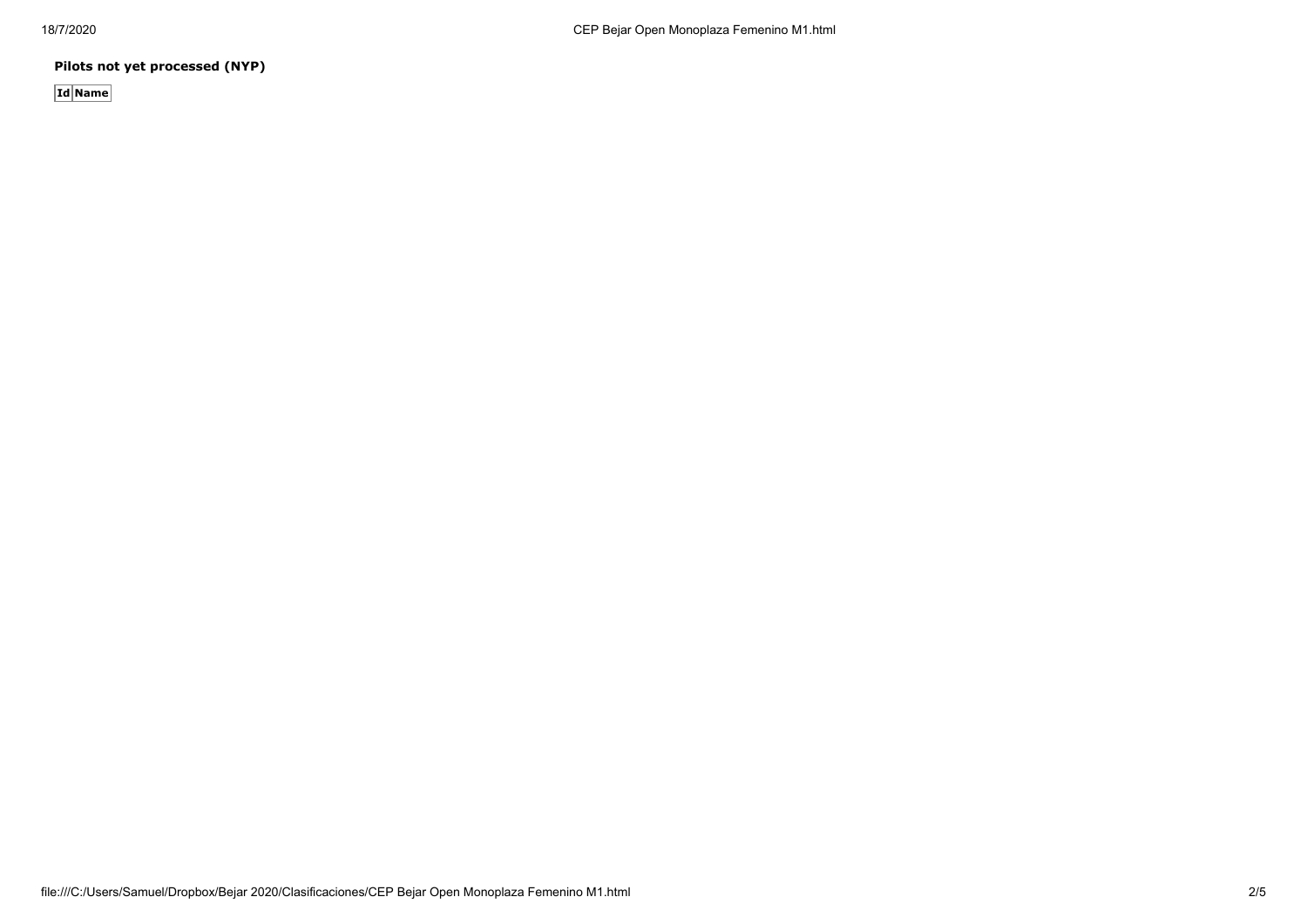### **Task statistics**

| param                           | value                     |
|---------------------------------|---------------------------|
| ss_distance                     | 55.895                    |
| task_distance                   | 59.894                    |
| launch_to_ess_distance          | 58.895                    |
| no_of_pilots_present            | 45                        |
| no_of_pilots_flying             | 45                        |
| no_of_pilots_lo                 | 25                        |
| no_of_pilots_reaching_nom_dist  | 23                        |
| no_of_pilots_reaching_es        | 20                        |
| no_of_pilots_reaching_goal      | 20                        |
| sum_flown_distance              | 1715.717                  |
| best_dist                       | 59.894                    |
| best_time                       | 1.8378                    |
| worst_time                      | 3.3042                    |
| qnh_setting                     | 1013.25                   |
| no_of_pilots_in_competition     | 46                        |
| no_of_pilots_landed_before_stop | 0                         |
| sum_dist_over_min               | 1553.086                  |
| sum real dist over min          | 1553.086                  |
| sum_flown_distances             | 1715.717                  |
| best_real_dist                  | 59.894                    |
| last_start_time                 | 2020-07-16T15:00:00+02:00 |
| first_start_time                | 2020-07-16T15:00:00+02:00 |
| first_finish_time               | 2020-07-16T16:50:16+02:00 |
| max_time_to_get_time_points     | 3.1934                    |
| goalratio                       | 0.4444                    |
| arrival_weight                  | 0                         |
| departure_weight                | 0                         |
| leading_weight                  | 0.162                     |
| time_weight                     | 0.407                     |
| distance_weight                 | 0.431                     |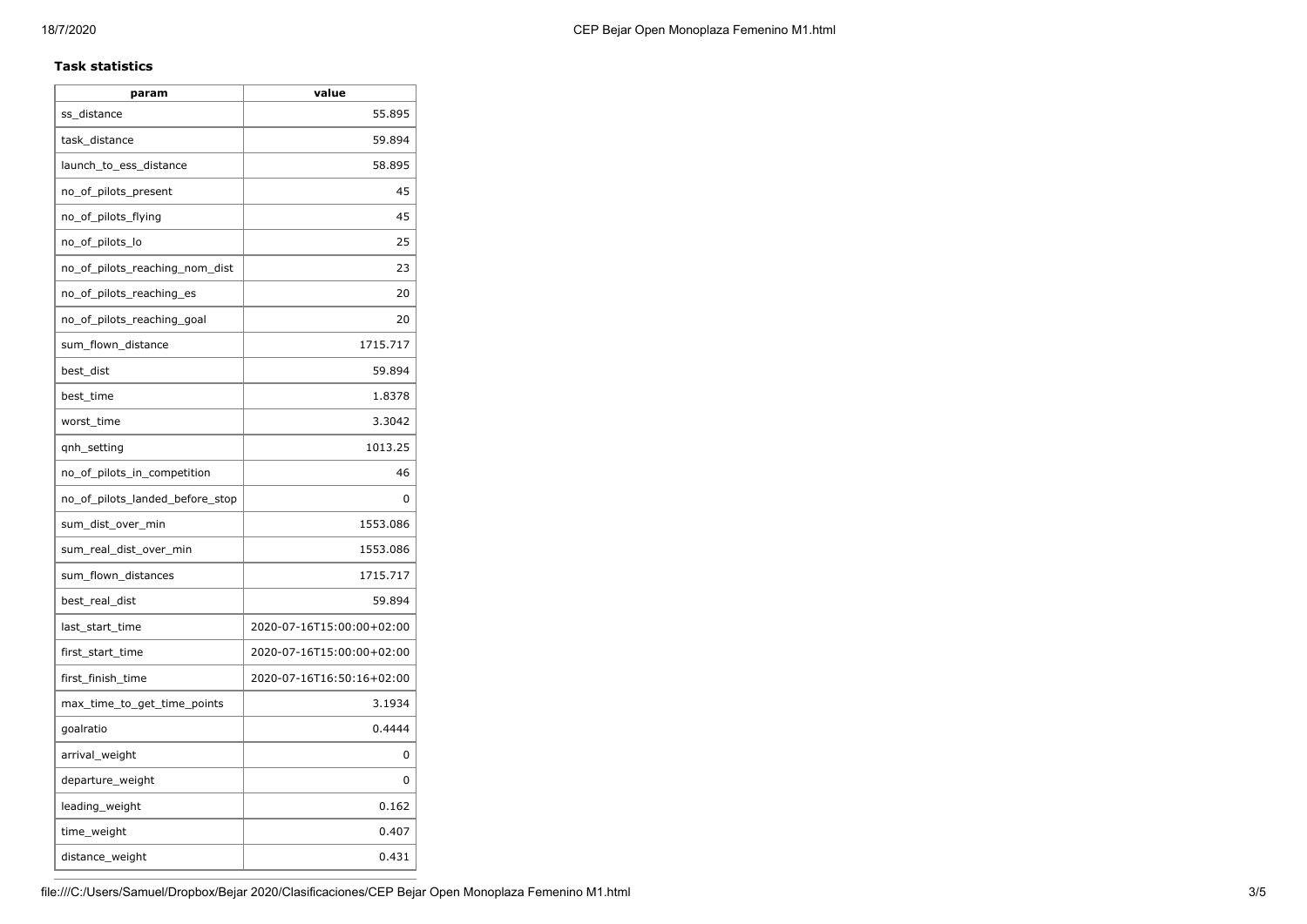| 1.2365<br>smallest_leading_coefficient<br>430.9534<br>available_points_distance<br>407.0466<br>available_points_time<br>available_points_departure<br>0<br>162<br>available_points_leading<br>available_points_arrival<br>0<br>time_validity<br>1<br>launch_validity<br>1<br>distance_validity<br>1<br>1<br>stop_validity<br>day_quality<br>1<br>ftv_day_validity<br>0.9964<br>time_points_stop_correction<br>0 | param | value |
|-----------------------------------------------------------------------------------------------------------------------------------------------------------------------------------------------------------------------------------------------------------------------------------------------------------------------------------------------------------------------------------------------------------------|-------|-------|
|                                                                                                                                                                                                                                                                                                                                                                                                                 |       |       |
|                                                                                                                                                                                                                                                                                                                                                                                                                 |       |       |
|                                                                                                                                                                                                                                                                                                                                                                                                                 |       |       |
|                                                                                                                                                                                                                                                                                                                                                                                                                 |       |       |
|                                                                                                                                                                                                                                                                                                                                                                                                                 |       |       |
|                                                                                                                                                                                                                                                                                                                                                                                                                 |       |       |
|                                                                                                                                                                                                                                                                                                                                                                                                                 |       |       |
|                                                                                                                                                                                                                                                                                                                                                                                                                 |       |       |
|                                                                                                                                                                                                                                                                                                                                                                                                                 |       |       |
|                                                                                                                                                                                                                                                                                                                                                                                                                 |       |       |
|                                                                                                                                                                                                                                                                                                                                                                                                                 |       |       |
|                                                                                                                                                                                                                                                                                                                                                                                                                 |       |       |
|                                                                                                                                                                                                                                                                                                                                                                                                                 |       |       |

## **Scoring formula settings**

| param                               | value          |
|-------------------------------------|----------------|
| id                                  | GAP2020        |
| min dist                            | 4              |
| nom_dist                            | 40             |
| nom time                            | $\mathbf{1}$   |
| nom launch                          | 0.96           |
| nom_goal                            | 0.15           |
| day_quality_override                | 0              |
| bonus_gr                            | $\overline{4}$ |
| jump_the_gun_factor                 | 0              |
| jump_the_gun_max                    | 0              |
| normalize_1000_before_day_quality   | 0              |
| time points if not in goal          | 0              |
| use_1000_points_for_max_day_quality | 0              |
| use_arrival_position_points         | 0              |
| use_arrival_time_points             | 0              |
| use_departure_points                | 0              |